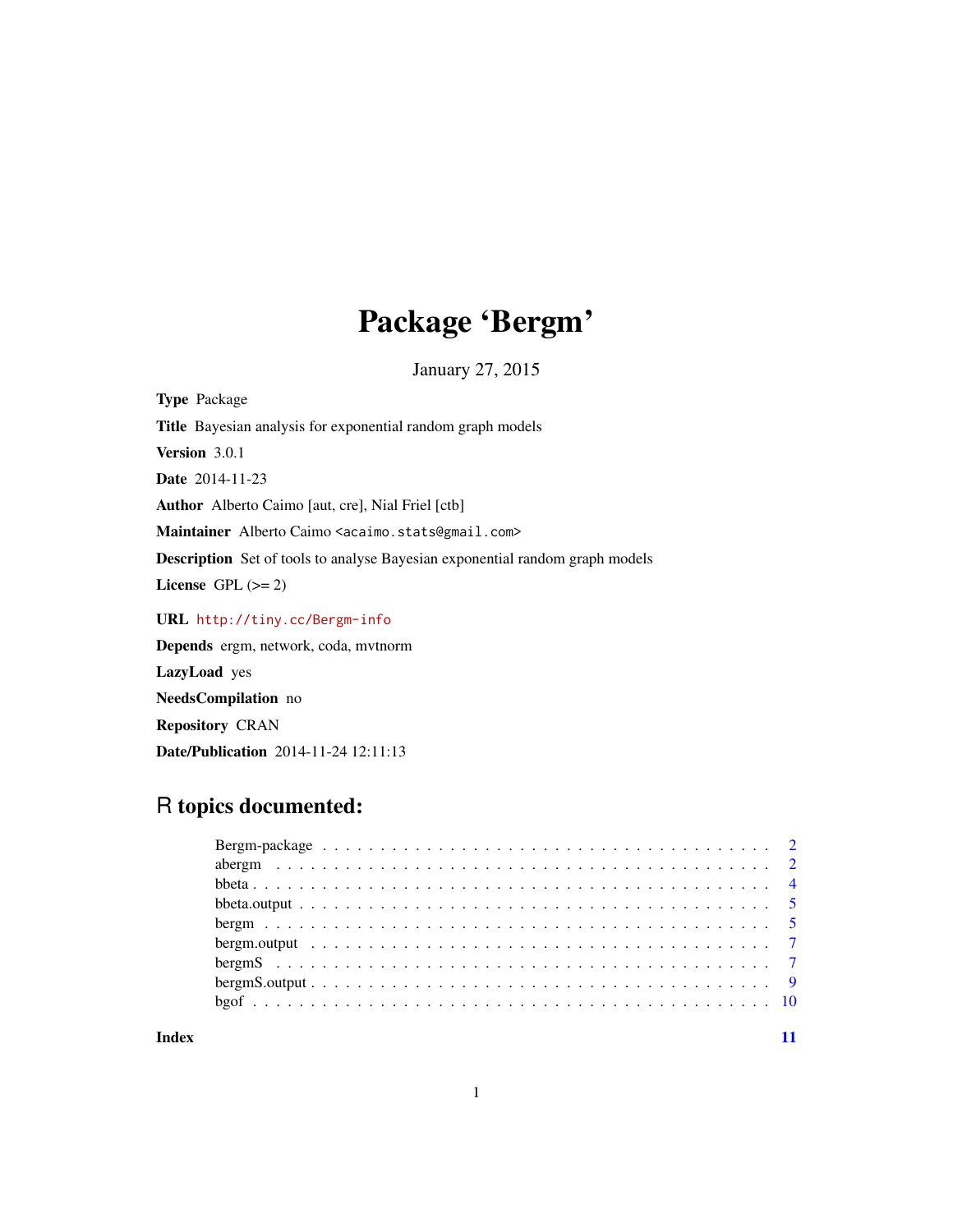<span id="page-1-0"></span>

#### **Description**

Bergm is a collection of functions for Bayesian exponential random graph models.

#### Author(s)

Alberto Caimo <acaimo.stats@gmail.com>, Nial Friel <nial.friel@ucd.ie>.

#### References

Caimo, A. and Friel, N. (2014), "Bergm: Bayesian Exponential Random Graphs in R," *Journal of Statistical Software*, 61(2), 1-25. <http://www.jstatsoft.org/v61/i02/>.

Caimo, A. and Friel, N. (2013), "Bayesian model selection for exponential random graph models," *Social Networks*, 35(1), 11-24. Available in e-print format at [http://arxiv.org/abs/arXiv:](http://arxiv.org/abs/arXiv:1201.2337) [1201.2337](http://arxiv.org/abs/arXiv:1201.2337).

Caimo, A. and Friel, N. (2011), "Bayesian inference for exponential random graph models," *Social Networks*, 33(1), 41-55. Available in e-print format at [http://arxiv.org/abs/arXiv:1007.](http://arxiv.org/abs/arXiv:1007.5192) [5192](http://arxiv.org/abs/arXiv:1007.5192).

abergm *Adaptive algorithms for Bayesian exponential random graph models*

#### **Description**

Function to fit Bayesian exponential random graphs models using adaptive exchange algorithms.

#### Usage

```
abergm(formula,
     burn.in = 100,
     main.iters = 1000,aux.iters = 1000,
     m.prior = NULL,
     sigma.prior = NULL,
     nchains = NULL,
     gamma = 0.5,
     method = 'Adaptive.chains',
     rectangular = TRUE,
     sigma.epsilon = NULL,
     updategap = 10,
      ...)
```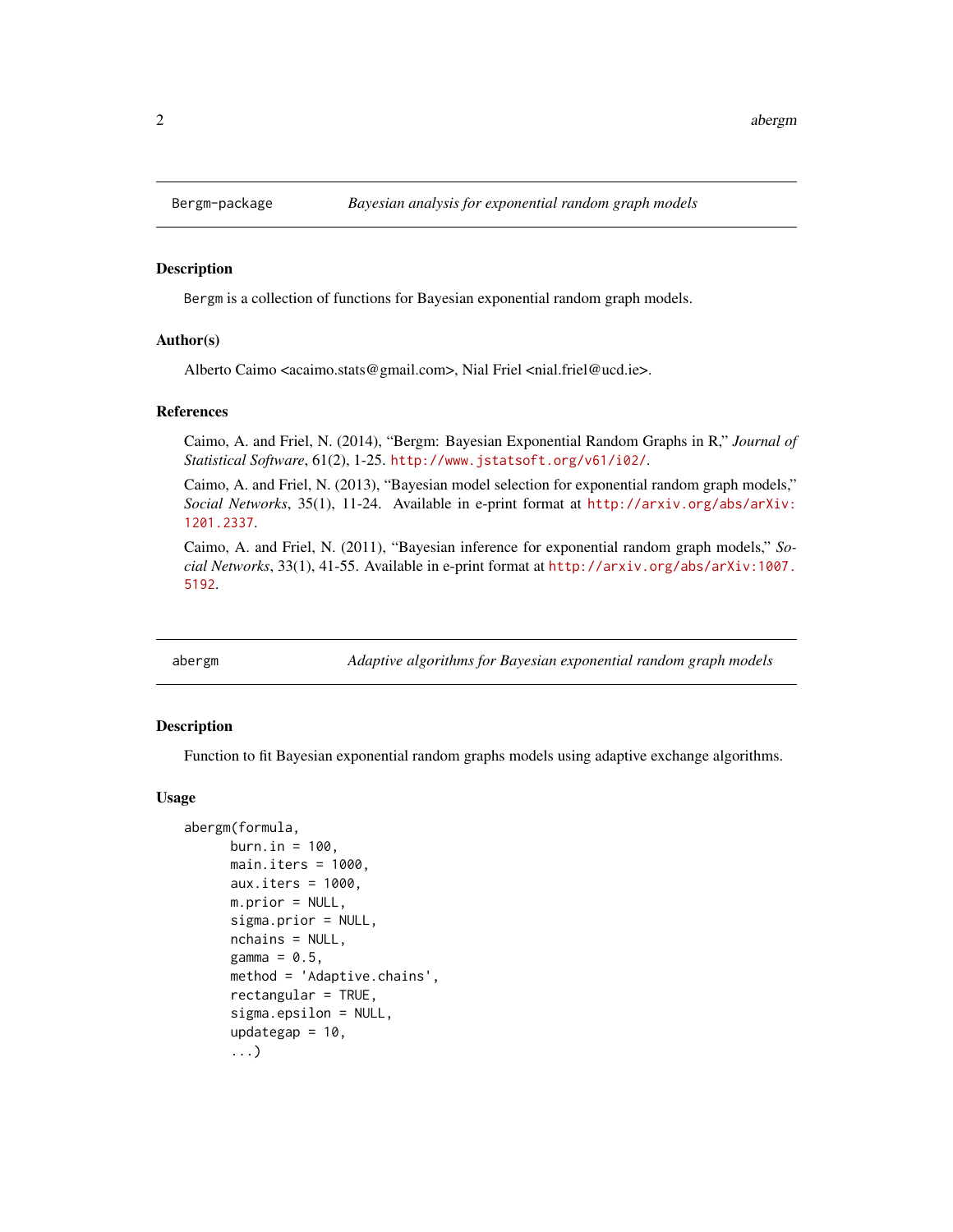#### <span id="page-2-0"></span>abergm 3

# Arguments

| formula       | formula; an R formula object, of the form <network> ~ <model terms=""> where<br/><network> is a network object and <model terms=""> are ergm-terms.</model></network></model></network>                                                                           |
|---------------|-------------------------------------------------------------------------------------------------------------------------------------------------------------------------------------------------------------------------------------------------------------------|
| burn.in       | count; number of burn-in iterations at the beginning of an MCMC run. If pop-<br>ulation MCMC is performed, it refers to the number of burn-in iterations for<br>every chain of the population.                                                                    |
| main.iters    | count; number of iterations for the MCMC chain(s) excluding burn-in. If popu-<br>lation MCMC is performed, it refers to the number of iterations for every chain<br>of the population.                                                                            |
| aux.iters     | count; number of auxiliary iterations used for network simulation.                                                                                                                                                                                                |
| m.prior       | vector; mean of the multivariate Normal prior. By default set to a vector of 0's.                                                                                                                                                                                 |
| sigma.prior   | variance/covariance matrix for the multivariate Normal prior. By default set to<br>a diagonal matrix with every diagonal entry equal to 100.                                                                                                                      |
| nchains       | count; number of chains of the population MCMC. By default set to twice the<br>model dimension (number of model terms). If the model is one-dimensional,<br>nchains is set to 1.                                                                                  |
| gamma         | scalar; "parallel ADS move factor." In case of one-dimensional models, the<br>population MCMC procedure is disabled and gamma is used as variance of the<br>Normal proposal distribution.                                                                         |
| method        | name of the adaptive strategy: ADS = adaptive direction sampling, Adaptive.past<br>= adaptive strategy where past parameter particles are used, Adaptive.chains<br>$(default) = adaptive strategy all particles at the current time for all chains are$<br>used.  |
| rectangular   | logical; if Adaptive.past is used, it defines the type of adaptive strategy: if<br>TRUE (default) = all parameter particles from all chains and all past simulations<br>are used, if $FALSE = all parameter particles along the same chain and all are$<br>used.  |
| sigma.epsilon | variance/covariance matrix for the multivariate Normal proposal or "parallel<br>ADS move parameter". By default set to a diagonal matrix with every diag-<br>onal entry equal to 0.0025. If the model is one-dimensional, sigma.espilon is<br>set equal to gamma. |
| updategap     | scalar; iteration interval used to update the variance/covariance matrix.                                                                                                                                                                                         |
|               | additional arguments, to be passed to lower-level functions.                                                                                                                                                                                                      |

## See Also

[bergm](#page-4-1)

# Examples

data(molecule)

```
mol <- abergm(molecule ~ edges + kstar(2),
              burn.in = 50,
             aux.iters = 50,
```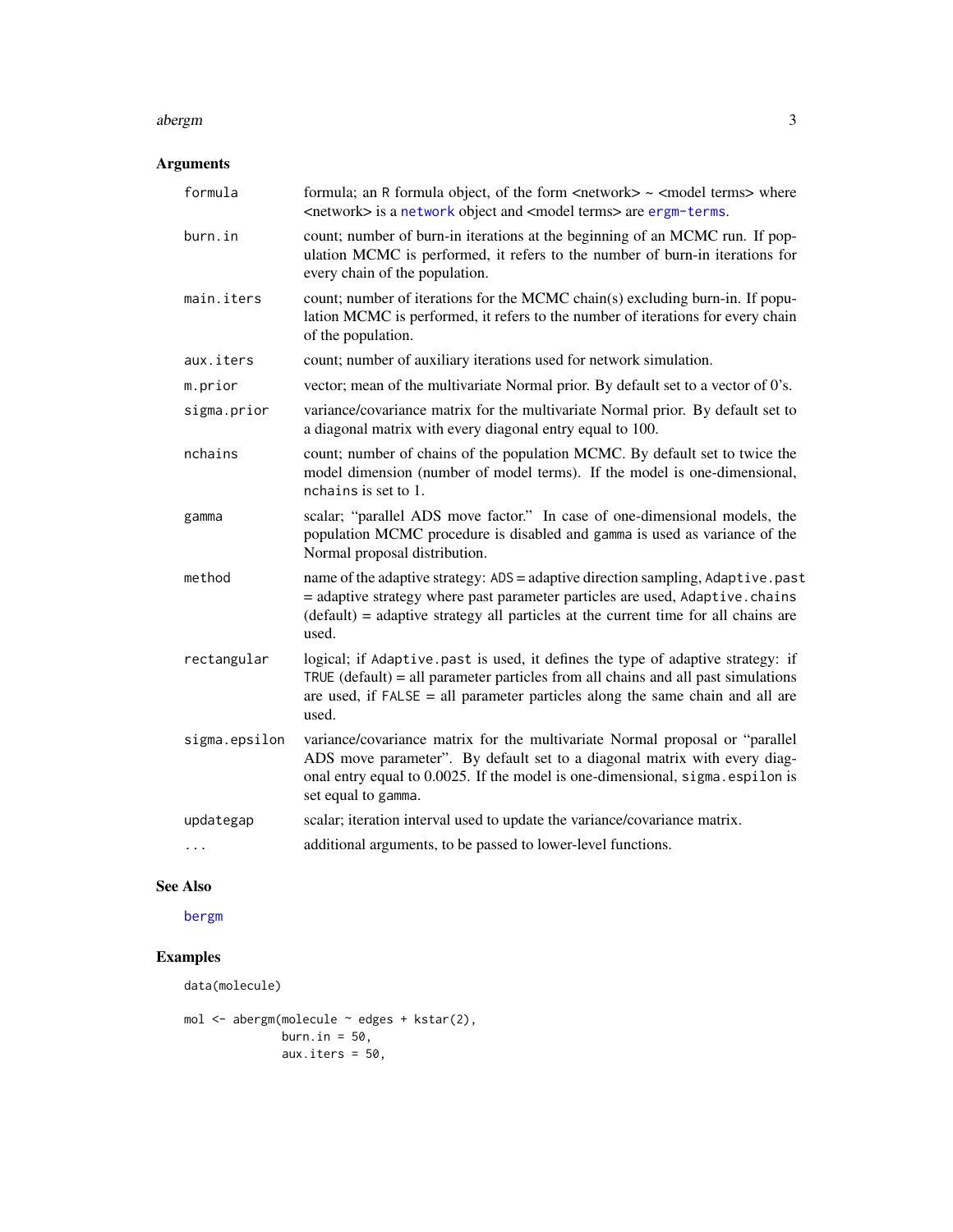<span id="page-3-0"></span>4 bbeta between the control of the control of the control of the control of the control of the control of the control of the control of the control of the control of the control of the control of the control of the control

```
main.iters = 500,
method = 'Adaptive.chains',
nchains = 4,
gamma = 1)
```
<span id="page-3-1"></span>bbeta *Bayesian beta model*

#### Description

Function to fit the Bayesian beta model using an MCMC algorithm.

#### Usage

```
bbeta(formula,
      burn.in = 100,
      main.iters = 1000,
      m.prior = NULL,
      sigma.prior = NULL,
      sigma.epsilon = NULL,
      ...)
```
#### Arguments

| formula       | formula; an R formula object, of the form <network> ~ <model terms=""> where<br/><network> is a network object and <model terms=""> are ergm-terms.</model></network></model></network> |
|---------------|-----------------------------------------------------------------------------------------------------------------------------------------------------------------------------------------|
| burn.in       | count; number of burn-in iterations at the beginning of an MCMC run.                                                                                                                    |
| main.iters    | count; number of iterations for the MCMC chain excluding burn-in.                                                                                                                       |
| m.prior       | vector; mean of the multivariate Normal prior. By default set to a vector of 0's.                                                                                                       |
| sigma.prior   | variance/covariance matrix for the multivariate Normal prior. By default set to<br>a diagonal matrix with every diagonal entry equal to 100.                                            |
| sigma.epsilon | variance/covariance matrix for the multivariate Normal proposal. By default set<br>to a diagonal matrix with every diagonal entry equal to 0.0025.                                      |
| $\cdots$      | additional arguments, to be passed to lower-level functions.                                                                                                                            |

#### Examples

# Make sure the observed network does not have isolated nodes set.seed(27)

```
y <- network(7, directed = FALSE)
post.est \leq bbeta(y \sim sociality(base = 0),
                  main.iters = 3000,
                  sigma.epsilon = diag(1.3, dim(y[,.])[1]))
```
bbeta.output(post.est, plot = TRUE)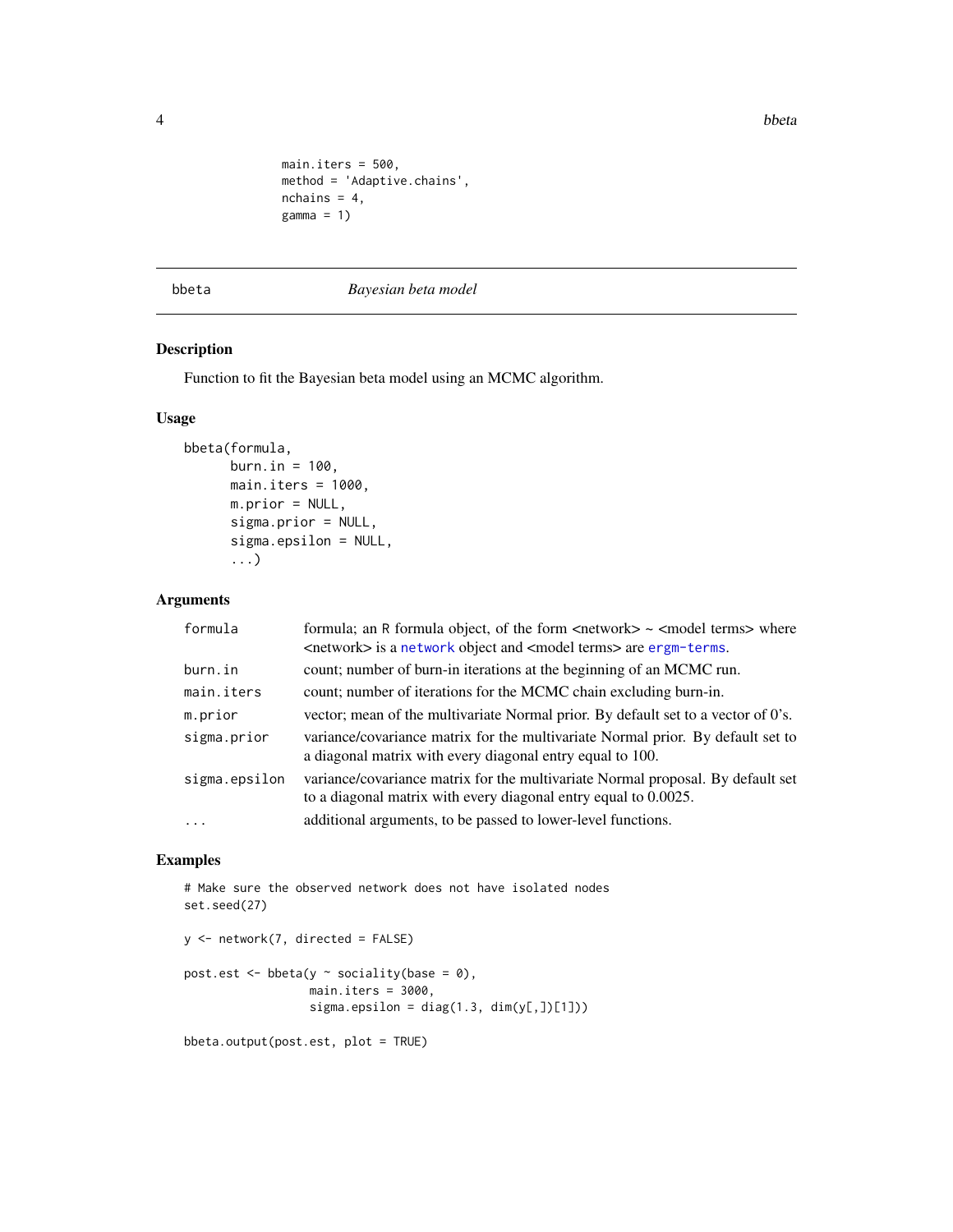<span id="page-4-0"></span>

#### Description

This function returns the posterior parameter density estimate and creates simple diagnostic plots for the MCMC produced from a fit.

#### Usage

bbeta.output(x, plot = FALSE, ...)

#### Arguments

| $\mathsf{x}$            | an R object of class bbeta.                                       |
|-------------------------|-------------------------------------------------------------------|
| plot                    | logical; if TRUE diagnostic plots for each parameter are plotted. |
| $\cdot$ $\cdot$ $\cdot$ | additional arguments, to be passed to lower-level functions.      |

#### See Also

[bbeta](#page-3-1).

<span id="page-4-1"></span>bergm *Bayesian exponential random graph models*

#### Description

Function to fit Bayesian exponential random graphs models using the exchange algorithm. Two are the sampling approaches available: block update and population MCMC with parallel Adaptive Direction Sampling (ADS).

#### Usage

```
bergm(formula,
     burn.in=10,
     main.iters=1000,
      aux.iters=1000,
     m.prior = NULL,
      sigma.prior = NULL,
      nchains = NULL,
      gamma = 0.5,
      sigma.epsilon = NULL,
      ...)
```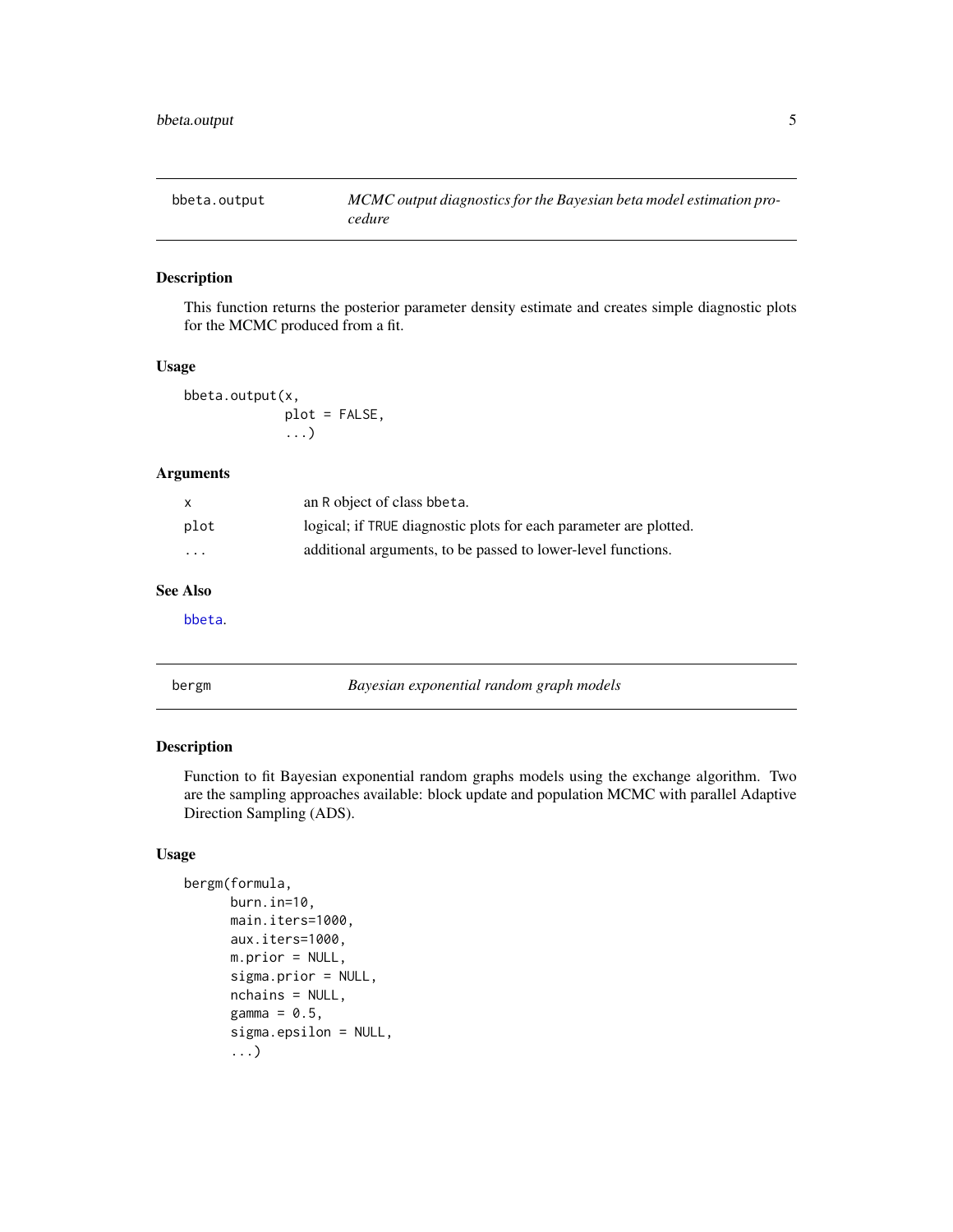#### <span id="page-5-0"></span>Arguments

| formula       | formula; an R formula object, of the form $\langle$ network $\rangle \sim \langle$ model terms $\rangle$ where<br><network> is a network object and <model terms=""> are ergm-terms.</model></network>                                                            |
|---------------|-------------------------------------------------------------------------------------------------------------------------------------------------------------------------------------------------------------------------------------------------------------------|
| burn.in       | count; number of burn-in iterations at the beginning of an MCMC run. If pop-<br>ulation MCMC is performed, it refers to the number of burn-in iterations for<br>every chain of the population.                                                                    |
| main.iters    | count; number of iterations for the MCMC chain(s) excluding burn-in. If popu-<br>lation MCMC is performed, it refers to the number of iterations for every chain<br>of the population.                                                                            |
| aux.iters     | count; number of auxiliary iterations used for network simulation.                                                                                                                                                                                                |
| m.prior       | vector; mean of the multivariate Normal prior. By default set to a vector of 0's.                                                                                                                                                                                 |
| sigma.prior   | variance/covariance matrix for the multivariate Normal prior. By default set to<br>a diagonal matrix with every diagonal entry equal to 100.                                                                                                                      |
| nchains       | count; number of chains of the population MCMC. By default set to twice the<br>model dimension (number of model terms). If the model is one-dimensional,<br>nchains is set to 1.                                                                                  |
| gamma         | scalar; "parallel ADS move factor." In case of one-dimensional models, the<br>population MCMC procedure is disabled and gamma is used as variance of the<br>Normal proposal distribution.                                                                         |
| sigma.epsilon | variance/covariance matrix for the multivariate Normal proposal or "parallel<br>ADS move parameter". By default set to a diagonal matrix with every diag-<br>onal entry equal to 0.0025. If the model is one-dimensional, sigma.espilon is<br>set equal to gamma. |
| $\cdots$      | additional arguments, to be passed to lower-level functions.                                                                                                                                                                                                      |

#### See Also

[bergm.output](#page-6-1), [bgof](#page-9-1).

### Examples

```
data(florentine)
```
# Parameter estimation via approximate exchange algorithm with ADS:

```
flo <- bergm(flomarriage ~ edges + kstar(2),
            burn.in=10,
             aux.iters=500,
            main.iters=500,
             gamma=1)
```
# MCMC diagnostics:

bergm.output(flo)

# Bayesian goodness-of-fit test: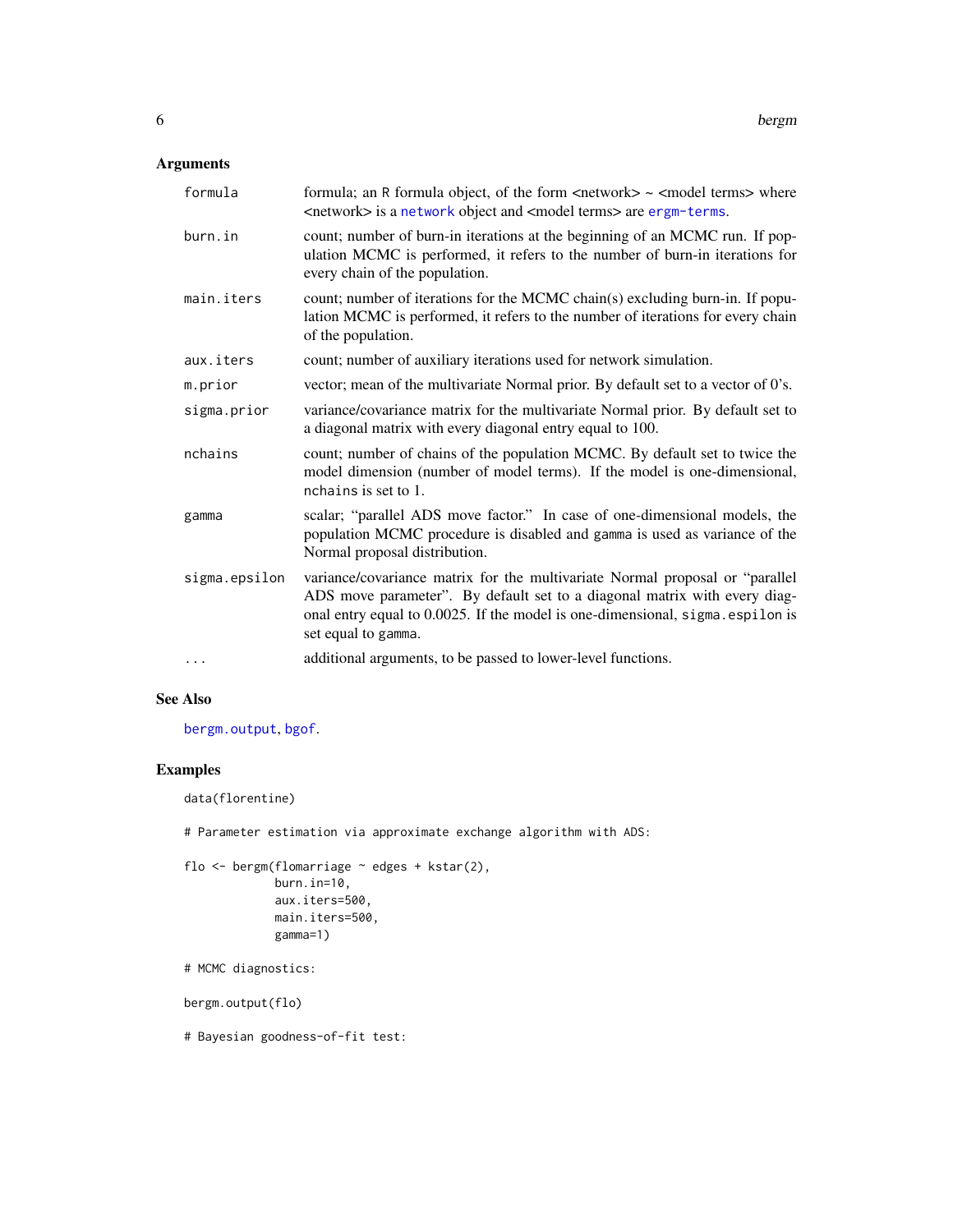#### <span id="page-6-0"></span>bergm.output 7

```
bgof(flo,
     aux.iters=500,
     sample.size=50,
    n.deg=10,
    n.dist=9,
     n.esp=6)
```

```
bergm.output MCMC output diagnostics for the Bayesian parameter estimation al-
                      gorithm
```
#### Description

This function returns the posterior parameter density estimate and creates simple diagnostic plots for the MCMC produced from a fit.

#### Usage

bergm.output(x, ...)

#### Arguments

| х               | an R object of class bergm.                                  |
|-----------------|--------------------------------------------------------------|
| $\cdots$        | additional arguments, to be passed to lower-level functions. |
| <b>See Also</b> |                                                              |
| bergm.          |                                                              |

<span id="page-6-2"></span>

bergmS *Bayesian model selection for exponential random graph models*

#### Description

Bayesian model selection for exponential random graphs models using the auto-RJ exchange algorithm. The algorithm consists of two steps: the first step (offline) is used to sample from the posterior of each competing model using the [bergm](#page-4-1) function and then approximated by normal distributions determined by the moments of each sample. The second step (online step) of the algorithm makes use of the normal posterior proposal estimated in the offline step as within-model proposals for the RJ-MCMC computation.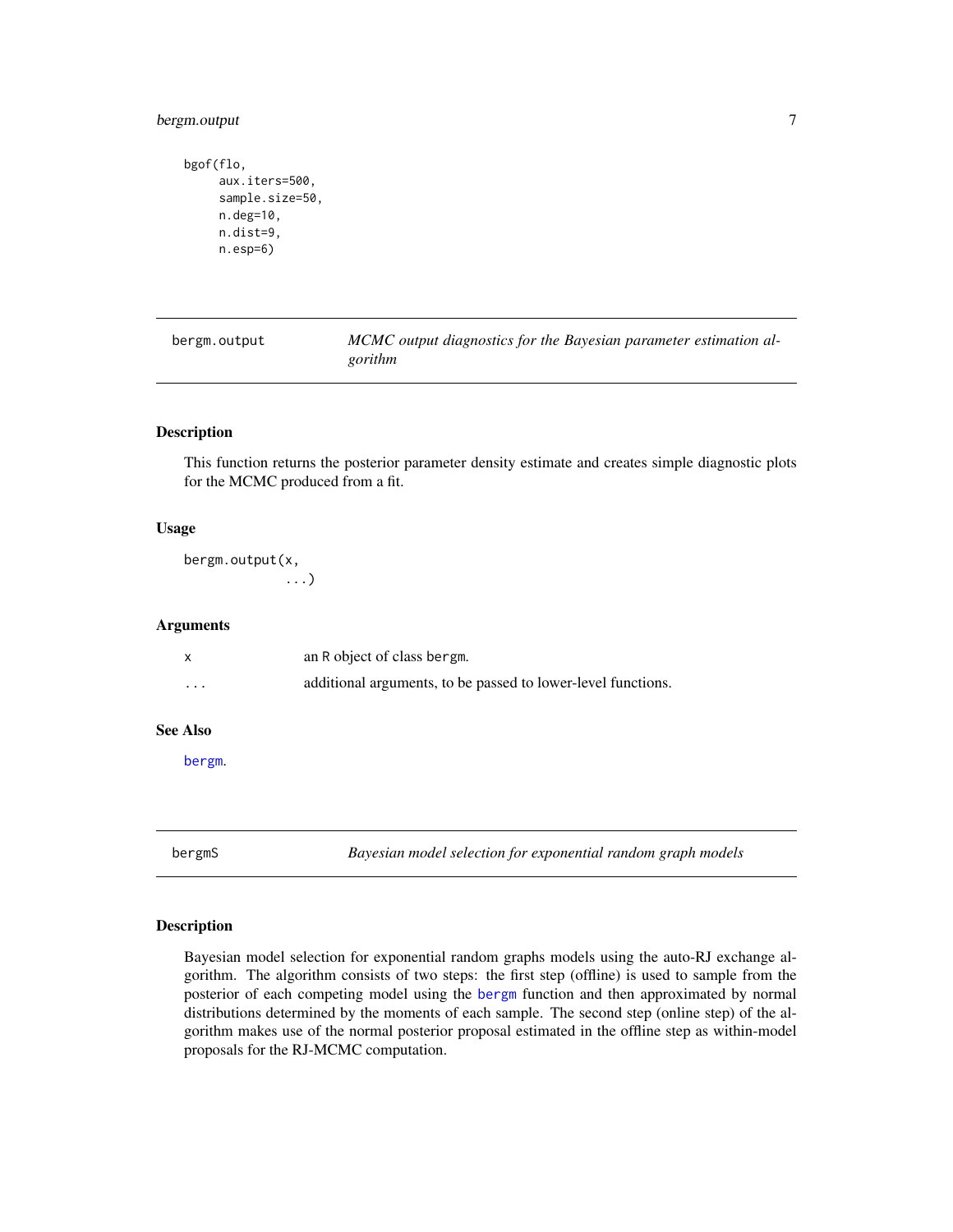#### 8 bergmS

### Usage

```
bergmS(formulae,
       iters = 10000,
      m.priors = NULL,
       sigma.priors = NULL,
       gammas = NULL,
       nchains = NULL,
       sigma.epsilons = NULL,
       aux.iters = 1000,
      main.iters = NULL,
      burn.ins=NULL,
       ...)
```
# Arguments

| formulae       | list; R formula objects (competing models) of the form $\langle$ network $\rangle \sim \langle$ model<br>terms>, see ergm-terms.                                                                                                                                                                  |
|----------------|---------------------------------------------------------------------------------------------------------------------------------------------------------------------------------------------------------------------------------------------------------------------------------------------------|
| iters          | count; number of iterations for auto-RJ exchange algorithm (online step).                                                                                                                                                                                                                         |
| m.priors       | list; vectors of means of the multivariate Normal priors for each competing<br>model. By default set to a list of vectors (one for each competing model) of<br>0's.                                                                                                                               |
| sigma.priors   | list; variance /covariance matrices of the multivariate Normal priors for each<br>competing model. By default set to a list of diagonal matrices (one for each<br>competing model) with every diagonal entry equal to 100.                                                                        |
| gammas         | vector; "parallel ADS move factors" for each competing model (offline step).<br>By default set to a vector of 0.5's.                                                                                                                                                                              |
| nchains        | vector; number of MCMC chains for each competing model (offline step). By<br>default set to a vector with entries (one for each competing model) equal to twice<br>the dimensions of the competing models.                                                                                        |
| sigma.epsilons | list; containing variance/covariance matrices for the multivariate Normal pro-<br>posals or "parallel ADS move parameters" for each competing model (offline<br>step). By default set to a list of diagonal matrices (one for each competing<br>model) with every diagonal entry equal to 0.0025. |
| aux.iters      | count; number of auxiliary iterations for network simulation.                                                                                                                                                                                                                                     |
| main.iters     | vector; number of iterations for the MCMC chain(s) for each competing model<br>(offline step). By default set to a vector of 1000's.                                                                                                                                                              |
| burn.ins       | vector; number of burn-in iterations at the beginning of an MCMC run for each<br>competing model (offline step). By default set to a vector of 100's.                                                                                                                                             |
| $\cdots$       | additional arguments, to be passed to lower-level functions.                                                                                                                                                                                                                                      |

## See Also

[bergm](#page-4-1).

<span id="page-7-0"></span>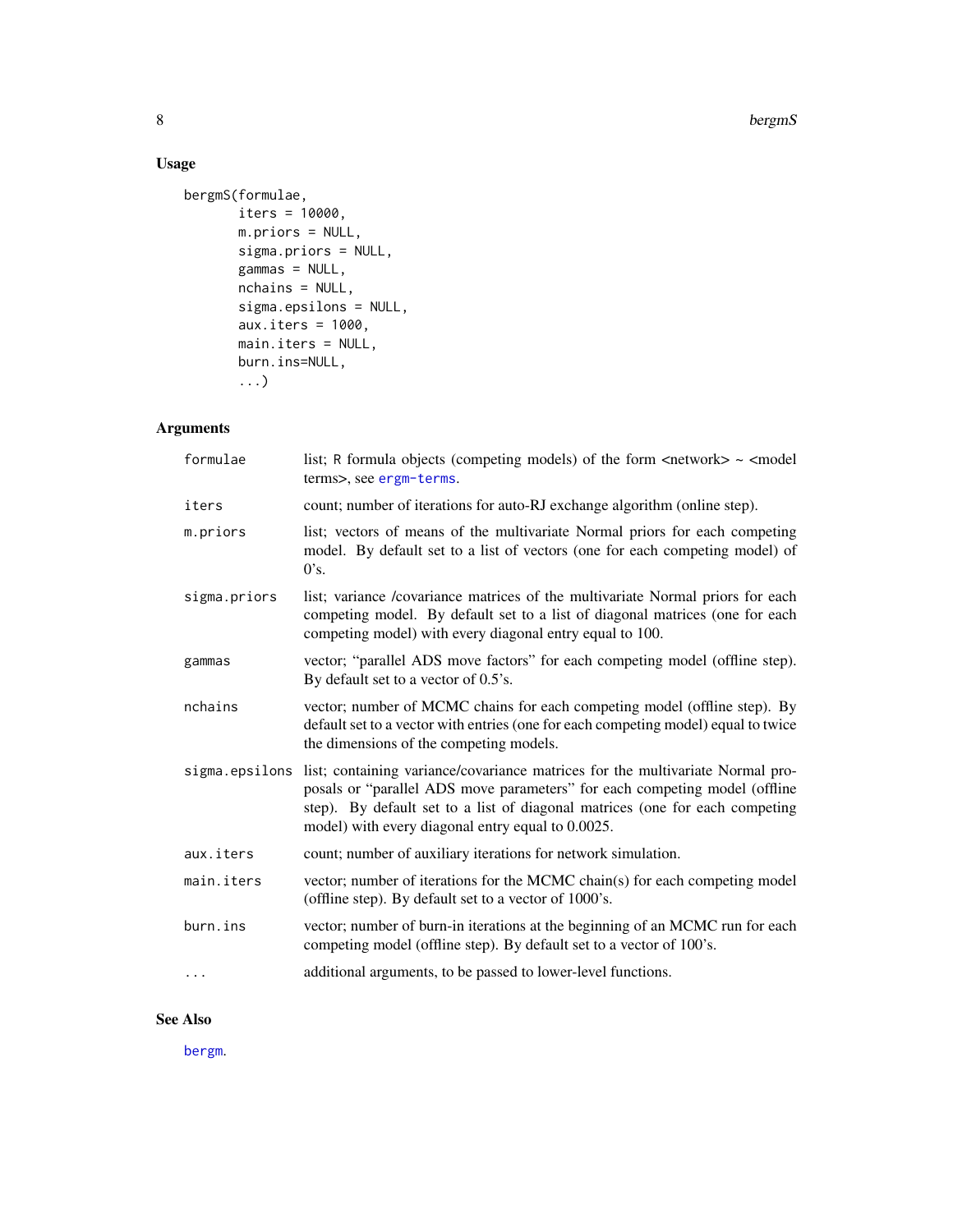#### <span id="page-8-0"></span>bergmS.output 9

#### Examples

```
data(florentine)
y <- flomarriage
# Competing models:
formulae <-c(y - edges),
              y \sim edges + kstar(2))
# Model selection via auto-RJ approximate exchange algorithm
flo <- bergmS(formulae,
              iters=1500,
              aux.iters=500,
              main.iters=rep(100,2),
              burn.in=rep(50,2),
              gammas=c(1,1))
# MCMC diagnostics
flo.out <- bergmS.output(flo)
```
bergmS.output *MCMC output diagnostics for the Bayesian model selection algorithm*

#### Description

This function returns posterior model and parameter density estimates and creates simple diagnostic plots for the MCMC produced by the function bergmS.

#### Usage

```
bergmS.output(x,
              ...)
```
#### Arguments

|          | an R object of class bergms.                                 |
|----------|--------------------------------------------------------------|
| $\cdots$ | additional arguments, to be passed to lower-level functions. |

#### See Also

[bergmS](#page-6-2).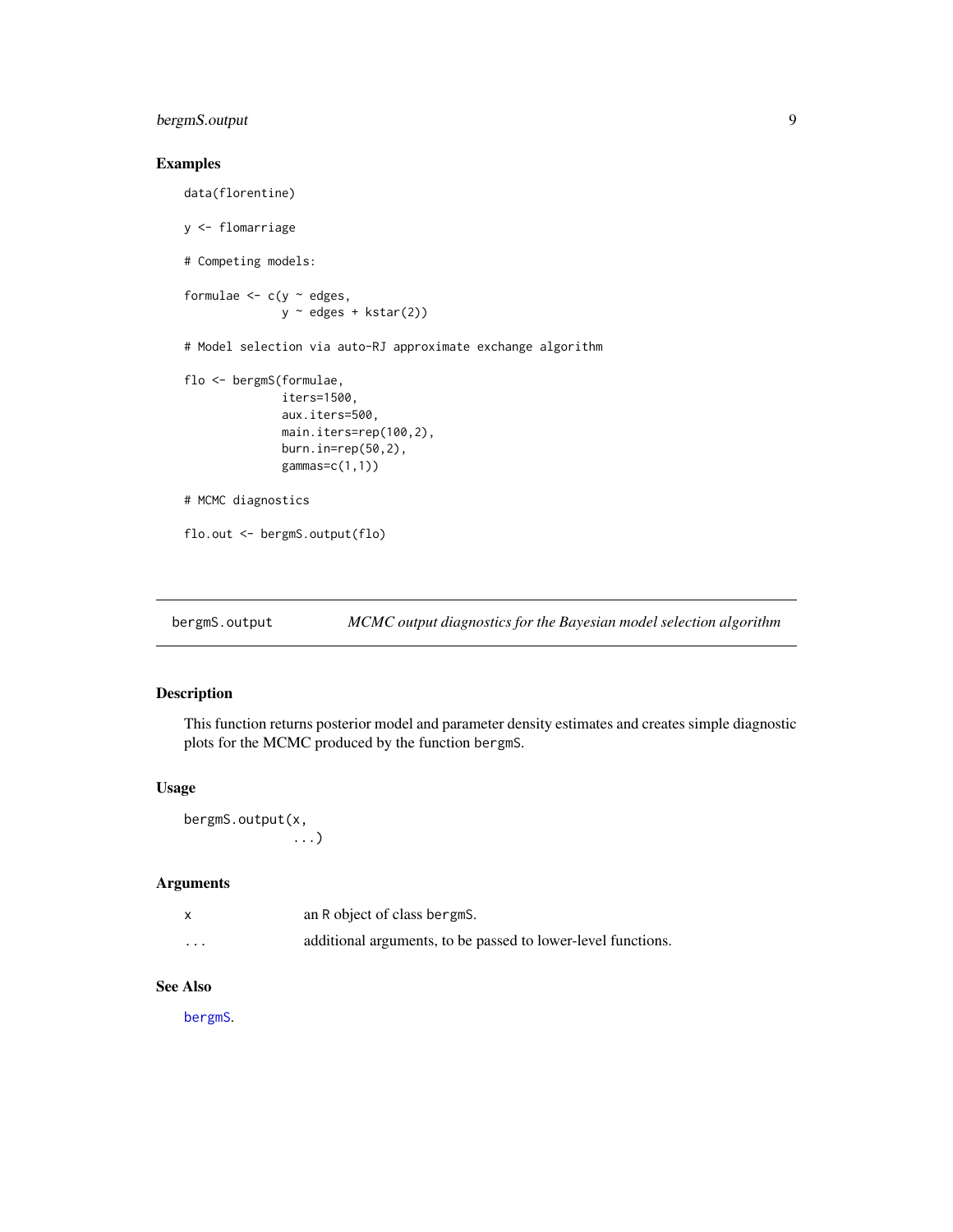#### <span id="page-9-1"></span><span id="page-9-0"></span>Description

Calculates summaries for degree, minimum geodesic distances, and edge-wise shared partner distributions to diagnose the Bayesian goodness-of-fit of exponential random graph models.

#### Usage

```
bgof(x,
     directed = FALSE,
     sample.size=100,
     aux.iters = 10000,
     n.deg = NULL,
     n.dist = NULL,
     n.\text{esp} = \text{NULL},
     n.ideg = NULL,
     n.odeg = NULL,
     ...)
```
#### Arguments

| X           | an R object of class bergm.                                                                                                                                                                |
|-------------|--------------------------------------------------------------------------------------------------------------------------------------------------------------------------------------------|
| directed    | logical; TRUE if the observed graph is directed.                                                                                                                                           |
| sample.size | count; number of networks to be simulated and compared to the observed net-<br>work.                                                                                                       |
| aux.iters   | count; number of iterations used for network simulation.                                                                                                                                   |
| n.deg       | count; used to plot only the first n.deg-1 degree distributions. By default no<br>restrictions on the number of degree distributions is applied.                                           |
| n.dist      | count; used to plot only the first n. dist-1 geodesic distances distributions. By<br>default no restrictions on the number of geodesic distances distributions is ap-<br>plied.            |
| n.esp       | count; used to plot only the first n. esp-1 edge-wise shared partner distributions.<br>By default no restrictions on the number of edge-wise shared partner distribu-<br>tions is applied. |
| n.ideg      | count; used to plot only the first n. ideg-1 in-degree distributions. By default no<br>restrictions on the number of in-degree distributions is applied.                                   |
| n.odeg      | count; used to plot only the first n. odeg-1 out-degree distributions. By default<br>no restrictions on the number of out-degree distributions is applied.                                 |
|             | additional arguments, to be passed to lower-level functions.                                                                                                                               |

#### See Also

[bergm](#page-4-1).